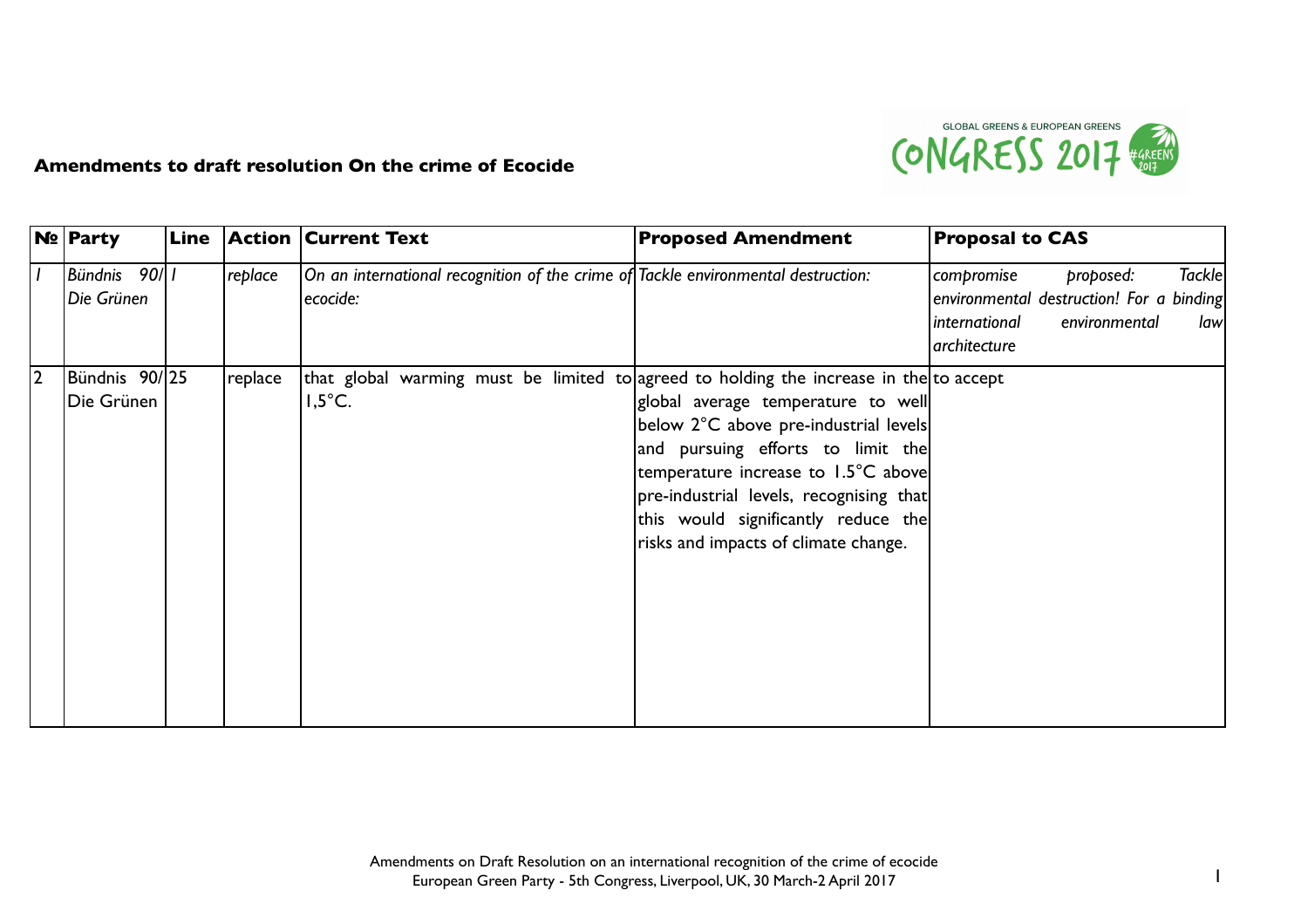|                | Nº Party                                | Line      |         | <b>Action Current Text</b>                                                                                                                                                                                                                                                                                                                                                                                                                                                                                                                                                                                                                                           | <b>Proposed Amendment</b>                                                                                                                                                                                                                                                                                                                                                                                                                                                                                                                     | <b>Proposal to CAS</b> |
|----------------|-----------------------------------------|-----------|---------|----------------------------------------------------------------------------------------------------------------------------------------------------------------------------------------------------------------------------------------------------------------------------------------------------------------------------------------------------------------------------------------------------------------------------------------------------------------------------------------------------------------------------------------------------------------------------------------------------------------------------------------------------------------------|-----------------------------------------------------------------------------------------------------------------------------------------------------------------------------------------------------------------------------------------------------------------------------------------------------------------------------------------------------------------------------------------------------------------------------------------------------------------------------------------------------------------------------------------------|------------------------|
| $\vert$ 3      | Vihreät - De $30-36$<br>Gröna           |           | delete  | According to environmental scientists<br>Johan Rockström (Stockholm Resilience<br>Centre) and Will Steffen (Australian<br>National University), these are two among<br>four "planetary boundaries" that have<br>already been exceeded. These "planetary                                                                                                                                                                                                                                                                                                                                                                                                              |                                                                                                                                                                                                                                                                                                                                                                                                                                                                                                                                               |                        |
| 4              | Strana<br>zelenych<br>(Czech<br>Greens) | $30 - 36$ | replace | boundaries" involve nine thresholds on<br>core environmental issues (greenhouse gas)<br>amount in atmosphere, biodiversity, $b$ ut $ $ thresholds on core environmental $ $<br>also ocean acidification, land use for ${\rm crop}_s^{\parallel}$ issues, beyond which human existence<br>$\sim$ consumption of freshwater) beyond would be threatened. The concept has<br>existence would<br>which human<br>threatened. For these scientists, four of international scientists, led by Johan<br>them had been crossed in January 2015 Rockström (Stockholm Resilience<br>because of human activity since the Centre) and Will Steffen (Australian<br>industrial era. | These present two out of nine to accept<br>"planetary boundaries", or<br>nine<br>be been introduced by a group of<br>National University), and comprises<br>climate change, ocean acidification,<br>ozone depletion, phosphorus and<br>nitrogen cycles, biodiversity loss, land-<br>system change, aerosol loading,<br>freshwater consumption and chemical<br>pollution [1]. According to these<br>scientists, four of the planetary<br>boundaries had been crossed in<br>January 2015 because of human<br>activity since the industrial era. |                        |
| $\overline{5}$ | Bündnis 90/40<br>Die Grünen             |           | replace | fail<br>national states<br>to<br>implement<br>states<br>environmental laws                                                                                                                                                                                                                                                                                                                                                                                                                                                                                                                                                                                           | fail<br>implement<br>to<br>enforce<br>national<br>and<br><b>international</b> environmental laws                                                                                                                                                                                                                                                                                                                                                                                                                                              | and to accept          |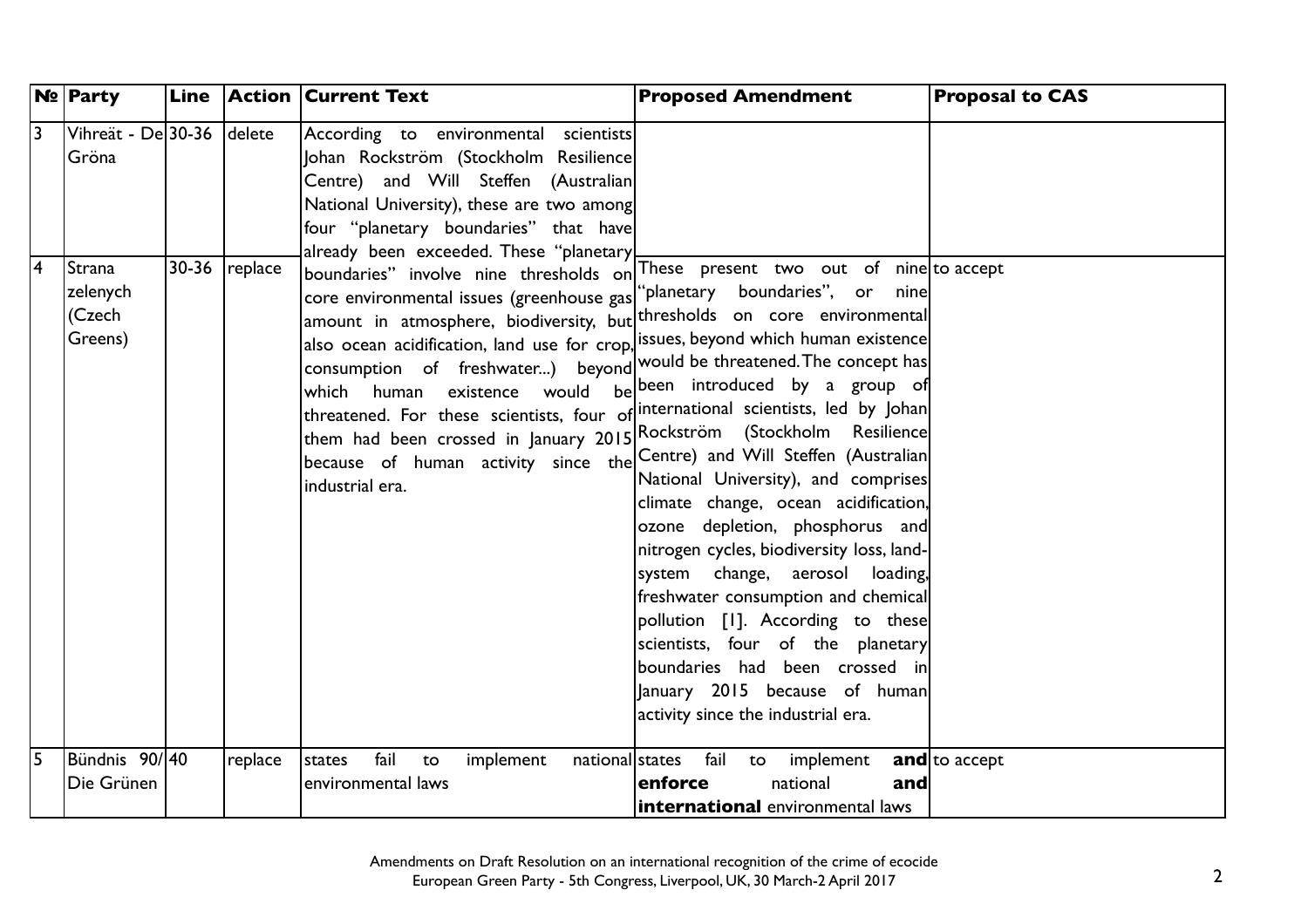|                | $N2$ Party                   | Line |         | <b>Action Current Text</b>                                                                                                                                                                                                                                                                                                                                                                                                                                                                                                                                                                                                                                                                                                      | <b>Proposed Amendment</b> | <b>Proposal to CAS</b>                                                                                                               |
|----------------|------------------------------|------|---------|---------------------------------------------------------------------------------------------------------------------------------------------------------------------------------------------------------------------------------------------------------------------------------------------------------------------------------------------------------------------------------------------------------------------------------------------------------------------------------------------------------------------------------------------------------------------------------------------------------------------------------------------------------------------------------------------------------------------------------|---------------------------|--------------------------------------------------------------------------------------------------------------------------------------|
| $\overline{6}$ | Vihreät - De 48-54<br>Gröna  |      | delete  | 5. Throughout the world, initiatives that<br>present systemic solutions<br>thel<br>to<br>degradation of the natural environment<br>through an adaptation of public and<br>criminal international law are multiplying.<br>Whatever the approaches (Land Law,<br>Rights of Nature, Rights of Future<br>Generations, Human Right to a Healthy<br>Environment, Crime of Ecocide), all are<br>part of an innovative socio-eco-systematic<br>perspective, according to which, human<br>beings are an integral part of nature. This<br>emergence and convergence of initiatives is<br>the expression of a historical movement in<br>favor of adapting international standards in<br>face of major environmental<br>the<br>degradation. |                           |                                                                                                                                      |
|                | Bündnis 90/ 51<br>Die Grünen |      | delete  | Crime of Ecocide                                                                                                                                                                                                                                                                                                                                                                                                                                                                                                                                                                                                                                                                                                                |                           | compromise proposed to replace with :<br>"destructions<br>of the<br>environment<br>internationally described as Crime of<br>Ecocide" |
| $\overline{8}$ | Die Grünen                   | 66   | replace | Natura 2000                                                                                                                                                                                                                                                                                                                                                                                                                                                                                                                                                                                                                                                                                                                     | the Habitat Directive     | withdrawn in favour<br>$of$ $a$<br>new<br>compromise attached                                                                        |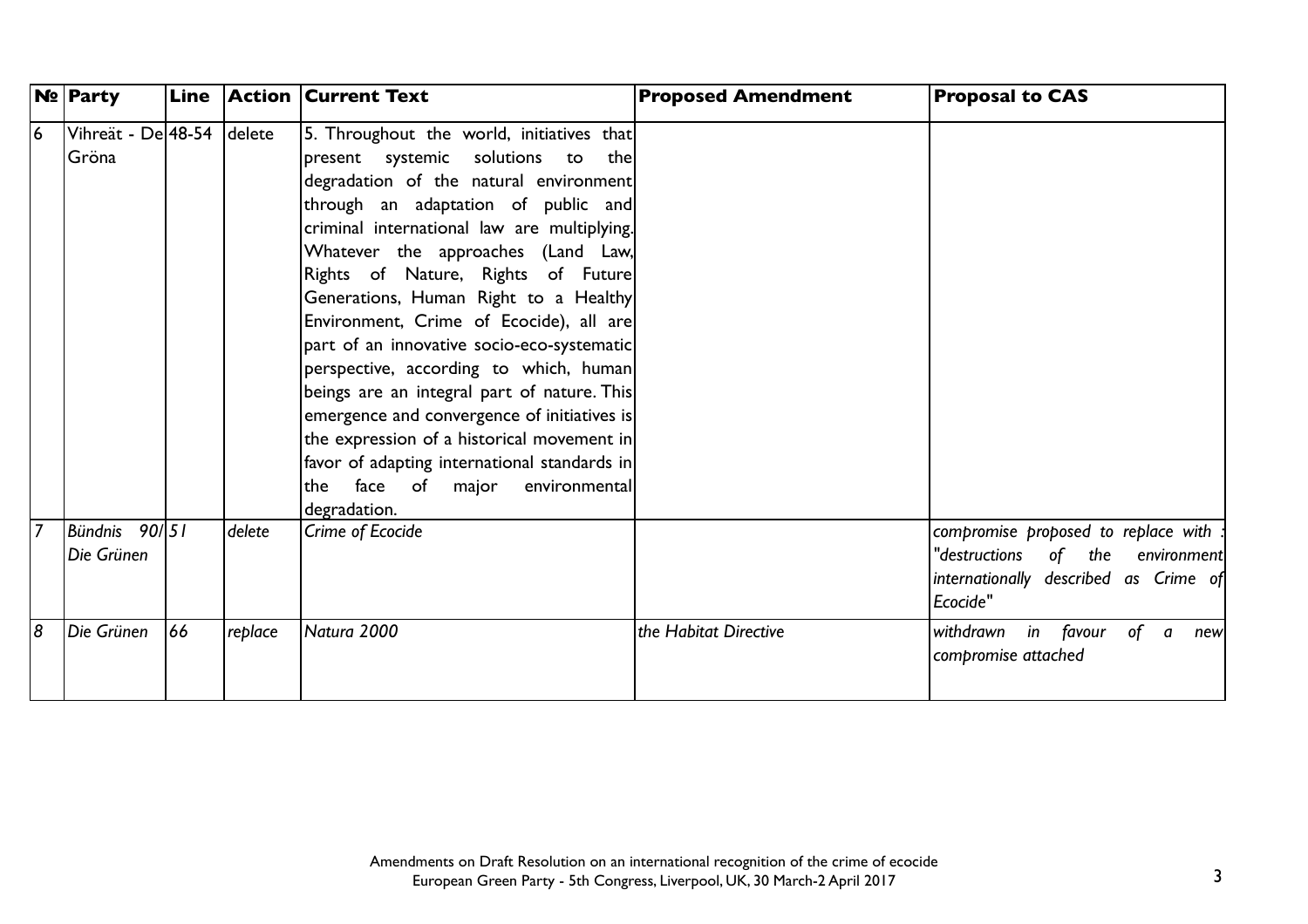|   | $N2$ Party                           | Line |         | <b>Action Current Text</b>                                                                                                                                                                                                                                                                                                                                                                                                                                                                                                                                                                                                                                                                                                                                                                                                                                                                                                                                                                                                                                                                                                                                                                                                                         | <b>Proposed Amendment</b>          | <b>Proposal to CAS</b>                                                                                                                                                                                                                                                 |
|---|--------------------------------------|------|---------|----------------------------------------------------------------------------------------------------------------------------------------------------------------------------------------------------------------------------------------------------------------------------------------------------------------------------------------------------------------------------------------------------------------------------------------------------------------------------------------------------------------------------------------------------------------------------------------------------------------------------------------------------------------------------------------------------------------------------------------------------------------------------------------------------------------------------------------------------------------------------------------------------------------------------------------------------------------------------------------------------------------------------------------------------------------------------------------------------------------------------------------------------------------------------------------------------------------------------------------------------|------------------------------------|------------------------------------------------------------------------------------------------------------------------------------------------------------------------------------------------------------------------------------------------------------------------|
| 9 | Bündnis 90/ 67-70<br>Die Grünen      |      | replace | However, we still have to fight for the However, we still have to strengthen the compromise proposed to replace with: "<br>recognition of nature as a subject of crime, for recognition of a healthy nature being the The European Union has created a solid<br>the generalisation of environmental crimes basis of our own existence and therefore base for an ambitious environmental law.<br>within the EU and for establishing that needs stronger protection within a However, there is still a need to reinforce<br>ecocides should be added within the gravest binding international environmental law these rules considering the environmental<br>crimes as understood by the Rome Statute.                                                                                                                                                                                                                                                                                                                                                                                                                                                                                                                                               | architecture.                      | emergency and the threat that some<br>current governments represent to the<br>international efforts made to protect the<br>environment and fight against climate<br>change. Nature needs a stronger<br>protection within a binding environmental<br>law architecture." |
|   | 10 Bündnis<br>90/75<br>Die Grünen    |      | replace | the crime of ecocide                                                                                                                                                                                                                                                                                                                                                                                                                                                                                                                                                                                                                                                                                                                                                                                                                                                                                                                                                                                                                                                                                                                                                                                                                               | the destruction of the environment | withdrawn in favour of a<br>new<br>compromise attached                                                                                                                                                                                                                 |
|   | 11   Bündnis 90/ 79-85<br>Die Grünen |      | replace | $\vert$ In the short run, we support the demand by $\vert$ In the short run, we support the aim of $\vert$ withdrawn $\;$ in favour $\;$ of $\;$ a<br>various movements of civil society to recognise the ICC to assess existing offences, such compromise attached<br>the crime of ecocide as a crime that can be as crimes against humanity, in a broader<br>prosecuted before the International Criminal context. We welcome that the ICC sends<br>Court (ICC). For this, serious cases of a clear warning and declares to give<br>environmental destruction, the health damage particular consideration to prosecuting<br>they cause, and the threat to the safety of the Rome statute crimes that are committed<br>planet they represent must be recognised as by means of, or that result in, inter alia,<br>crimes. Recognising the crime of ecocide in the destruction of the environment, the<br>peacetime would make it possible to try the illegal exploitation of natural resources or<br>perpetrators of the most serious environmental the illegal dispossession of land.<br>crimes and thus engage the responsibility of<br>the leaders of transnational corporations,<br>heads of state or directors of partner<br>  organisations |                                    | new                                                                                                                                                                                                                                                                    |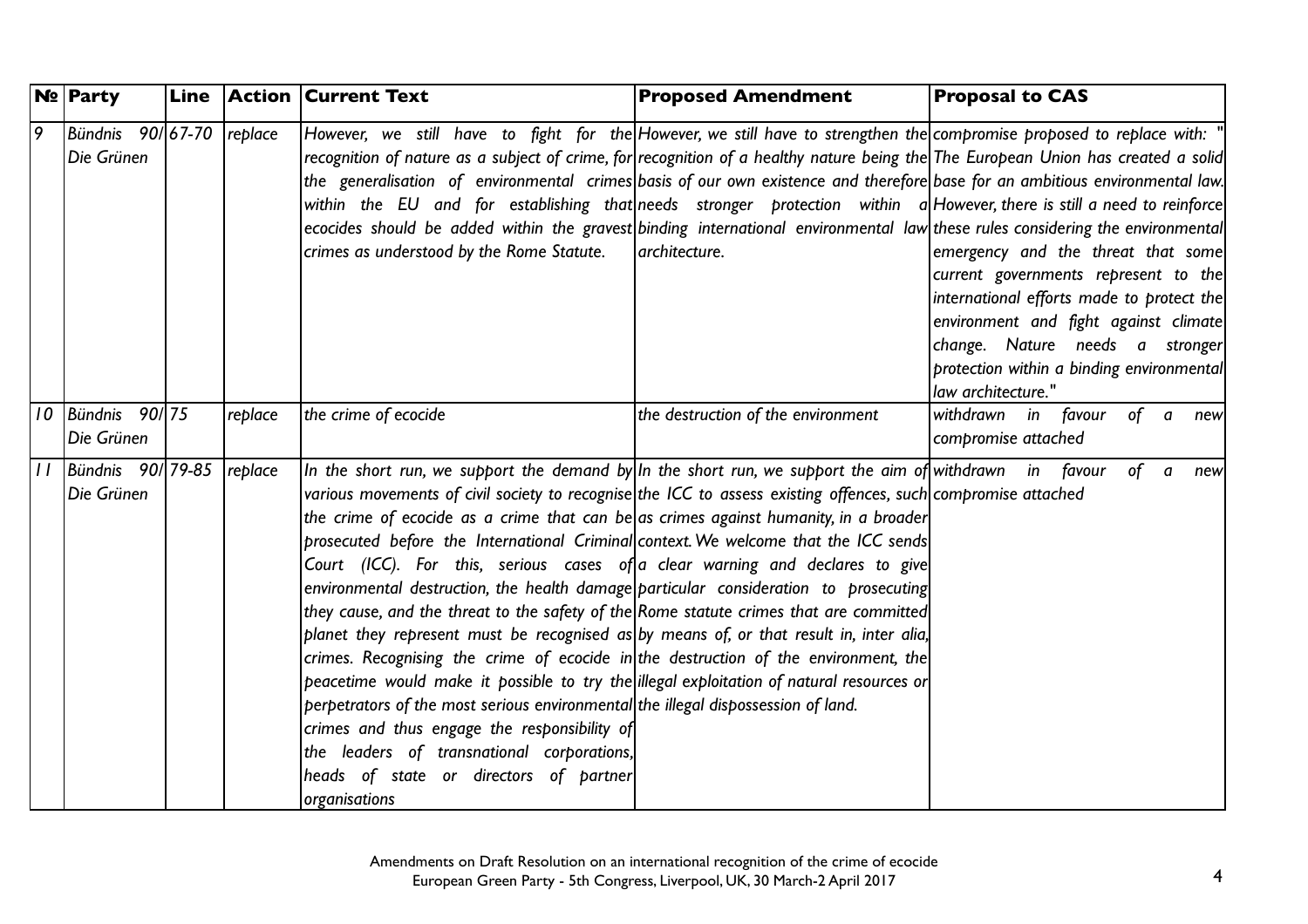| <b>No Party</b>        |       |         | $ $ Line $ $ Action $ $ Current Text                                                         | <b>Proposed Amendment</b>                                                          | <b>Proposal to CAS</b>                 |
|------------------------|-------|---------|----------------------------------------------------------------------------------------------|------------------------------------------------------------------------------------|----------------------------------------|
| 12   Bündnis 90/ 87-89 |       | replace | Demand that the EU strengthens its law Demand that EU and its Members withdrawn in favour of |                                                                                    | a<br>newl                              |
| Die Grünen             |       |         | environmental<br>  against                                                                   | <b>crimes,</b> strengthens <b>their</b> law <b>enforcement</b> compromise attached |                                        |
|                        |       |         | <b>recognizing the environment as a</b> $ $ against environmental crimes <b>and</b>          |                                                                                    |                                        |
|                        |       |         | subject and victim of crimes, and destruction. In order to do so, the EU                     |                                                                                    |                                        |
|                        |       |         | <b>punishes the crime of ecocide.</b> In should create a specialized Court for the           |                                                                                    |                                        |
|                        |       |         | order to do so, the EU will create a specialized environment.                                |                                                                                    |                                        |
|                        |       |         | Court for health and environment.                                                            |                                                                                    |                                        |
| GroenLinks             | 88-89 | delete  | In order to do so, the EU will create a                                                      |                                                                                    | falls due to<br>proposed<br>compromise |
|                        |       |         | specialized Court for health and environment.                                                |                                                                                    | attached                               |
|                        |       |         |                                                                                              |                                                                                    |                                        |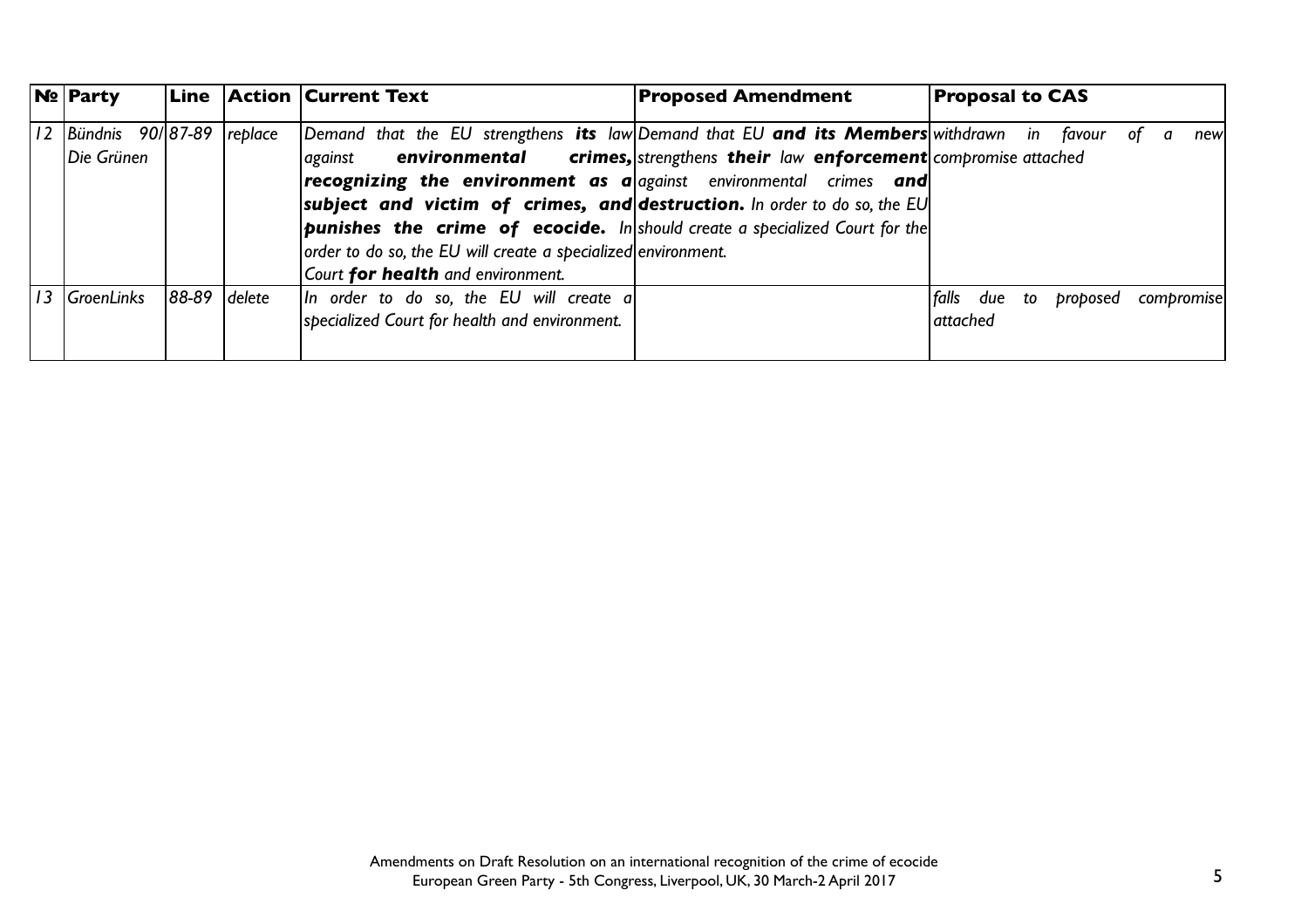|    | Nº Party       | Line  |         | Action   Current Text                                                                                                         | <b>Proposed Amendment</b>                                                                                                                                                                                                                                                                                                                                                                                                                                                                                                                                                                                                                                                                                                                                                                 | <b>Proposal to CAS</b>                          |
|----|----------------|-------|---------|-------------------------------------------------------------------------------------------------------------------------------|-------------------------------------------------------------------------------------------------------------------------------------------------------------------------------------------------------------------------------------------------------------------------------------------------------------------------------------------------------------------------------------------------------------------------------------------------------------------------------------------------------------------------------------------------------------------------------------------------------------------------------------------------------------------------------------------------------------------------------------------------------------------------------------------|-------------------------------------------------|
|    | $ 4 $ Groen    | 88-89 | replace | In orderto do so, the EU will create $a As$ a first stepping stone towards<br>specialized Court for<br>health<br>environment. | and more stringent ecocide legislation, the<br>Greens should seek to amend the<br>existing directive on the protection of<br>the environment through criminal law<br>by removing the element of intent in<br>article 3 when extending liability to<br>people 'with a leading position within<br>the legal person.' The fact that<br>conduct should be 'unlawful and<br>committed intentionally or with at<br>least serious negligence' considerably<br>weakens the directive and<br>itsl<br>interpretation with a view<br>ofl<br>criminalizing ecocide in the EU. The<br>Greens should also seek to expand<br>the directive to ecosystems, rather<br>than air, soil, water, animals, plants,<br>waste, dangerous substances and<br>habitats within<br>protected<br>sites<br>individually. |                                                 |
| 15 | Bündnis 90/ 91 |       | delete  | The EU should ask for the recognition of                                                                                      |                                                                                                                                                                                                                                                                                                                                                                                                                                                                                                                                                                                                                                                                                                                                                                                           | withdrawn in<br>favour<br>of<br>$\sigma$<br>new |
|    | Die Grünen     |       |         | ecocide within the ICC through an amendment                                                                                   |                                                                                                                                                                                                                                                                                                                                                                                                                                                                                                                                                                                                                                                                                                                                                                                           | compromise attached                             |
|    |                |       |         | to 92 the Rome Statute                                                                                                        |                                                                                                                                                                                                                                                                                                                                                                                                                                                                                                                                                                                                                                                                                                                                                                                           |                                                 |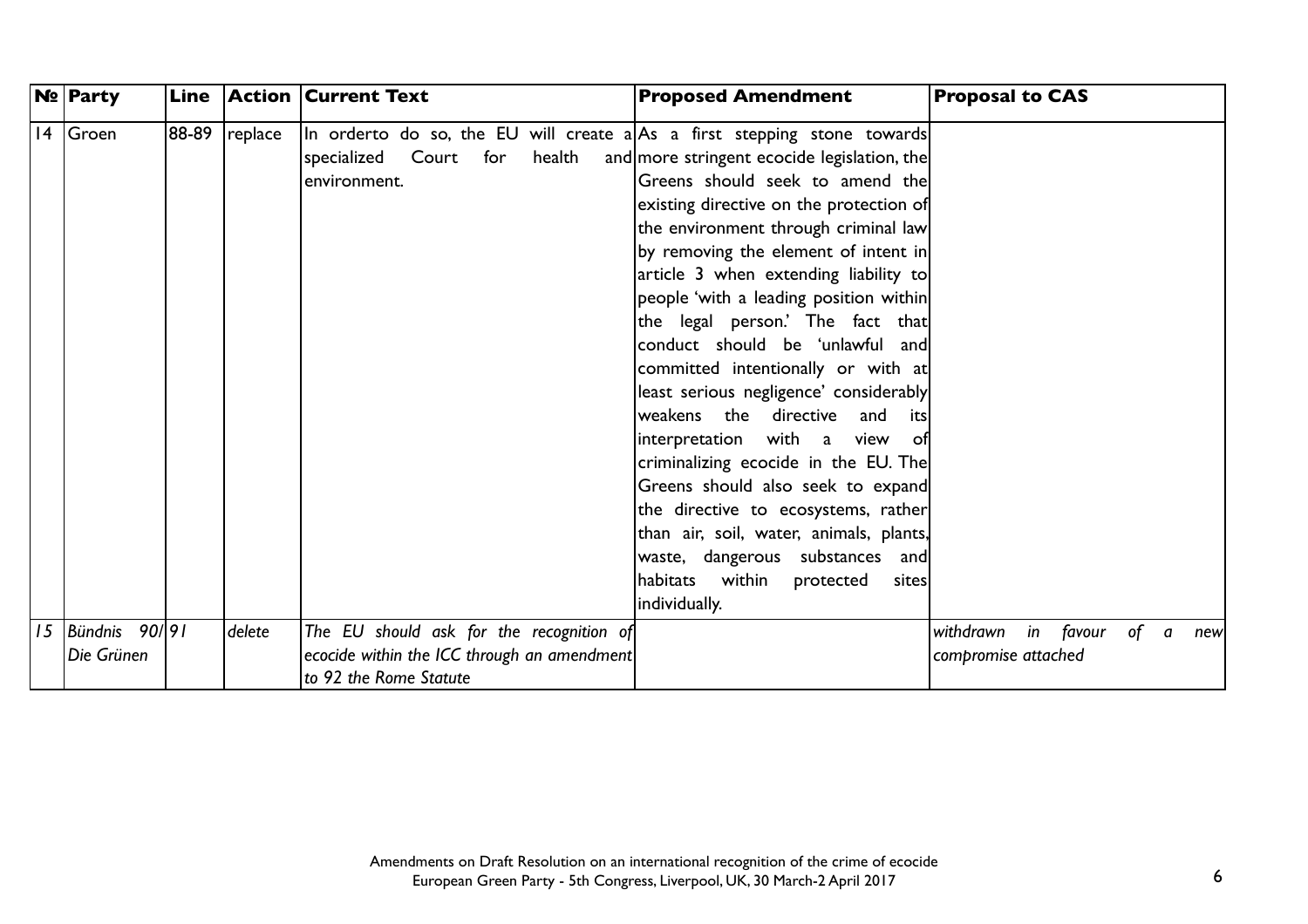|    | Nº Party              | Line           |         | <b>Action   Current Text</b>                                                                                                                                                                                                                                                                                                                                                                                                                                                                                                                                                                                                                                                                                                                                                                                                                                                                                                                                                                                                                              | <b>Proposed Amendment</b>                                                                                                                                                                                                                                                                                                                                                                      | <b>Proposal to CAS</b> |
|----|-----------------------|----------------|---------|-----------------------------------------------------------------------------------------------------------------------------------------------------------------------------------------------------------------------------------------------------------------------------------------------------------------------------------------------------------------------------------------------------------------------------------------------------------------------------------------------------------------------------------------------------------------------------------------------------------------------------------------------------------------------------------------------------------------------------------------------------------------------------------------------------------------------------------------------------------------------------------------------------------------------------------------------------------------------------------------------------------------------------------------------------------|------------------------------------------------------------------------------------------------------------------------------------------------------------------------------------------------------------------------------------------------------------------------------------------------------------------------------------------------------------------------------------------------|------------------------|
|    | 16 GroenLinks         | 94-<br>103     | replace | In the longer run (for a next European Greens commit ourselves to work on a normative falls due to proposed compromise<br> Meeting), we commit to work on a unification framework of "planetary boundaries". attached<br>of all international environmental treaties (on This should lead to a proposal to the<br> oceans, coasts, forests, mountains, etc.) in a United Nations for the creation of an<br> one single text under the normative International Environmental Court (IEC) <br> framework of "planetary boundaries". This text in charge of the most serious violations of<br>will be proposed by the European Union to the international environmental law.<br>United Nations as a basis for the creation of<br>an International Environmental Court (IEC) in                                                                                                                                                                                                                                                                               |                                                                                                                                                                                                                                                                                                                                                                                                |                        |
| 17 | Bündnis<br>Die Grünen | 90/ 94-<br>103 | replace | charge of the most serious violations of In the longer run (for a next European incorporated in the compomise attached<br>$ $ international environmental law. So as to avoid $ $ Greens Meeting), we commit to work on $ $<br> ICC drawbacks including lack of cooperation our vision on a unification of international <br>$\vert$ by various states, the IEC will depend directly $\vert$ environmental treaties in a binding<br>on the UN and thus will be universal; its legal $\parallel$ normative $\parallel$ framework $\parallel$ of "planetary $\parallel$<br>orders will be mandatory and will prevail on boundaries". We will foster this vision<br>  national jurisdictions. The IEC and its founding within the European Union and the<br>$ $ statute will be the core of a binding $ $ United Nations as a basis for the $ $<br>international environmental law architecture creation<br>$ \mathsf{designed}$ to punish and, most of all, to prevent $ \mathsf{Environmental}$ Court (IEC) in charge of<br>further destruction of nature. | $\circ f$<br><i>International</i><br>an<br>serious<br>most<br>violations<br>lthe<br>international environmental law. The IEC<br>should depend directly on the UN and<br>thus would be universal; its legal orders<br>would be mandatory and shall prevail on<br>national jurisdictions. The IEC and its<br>founding statute should be the core of a<br>binding international environmental law |                        |